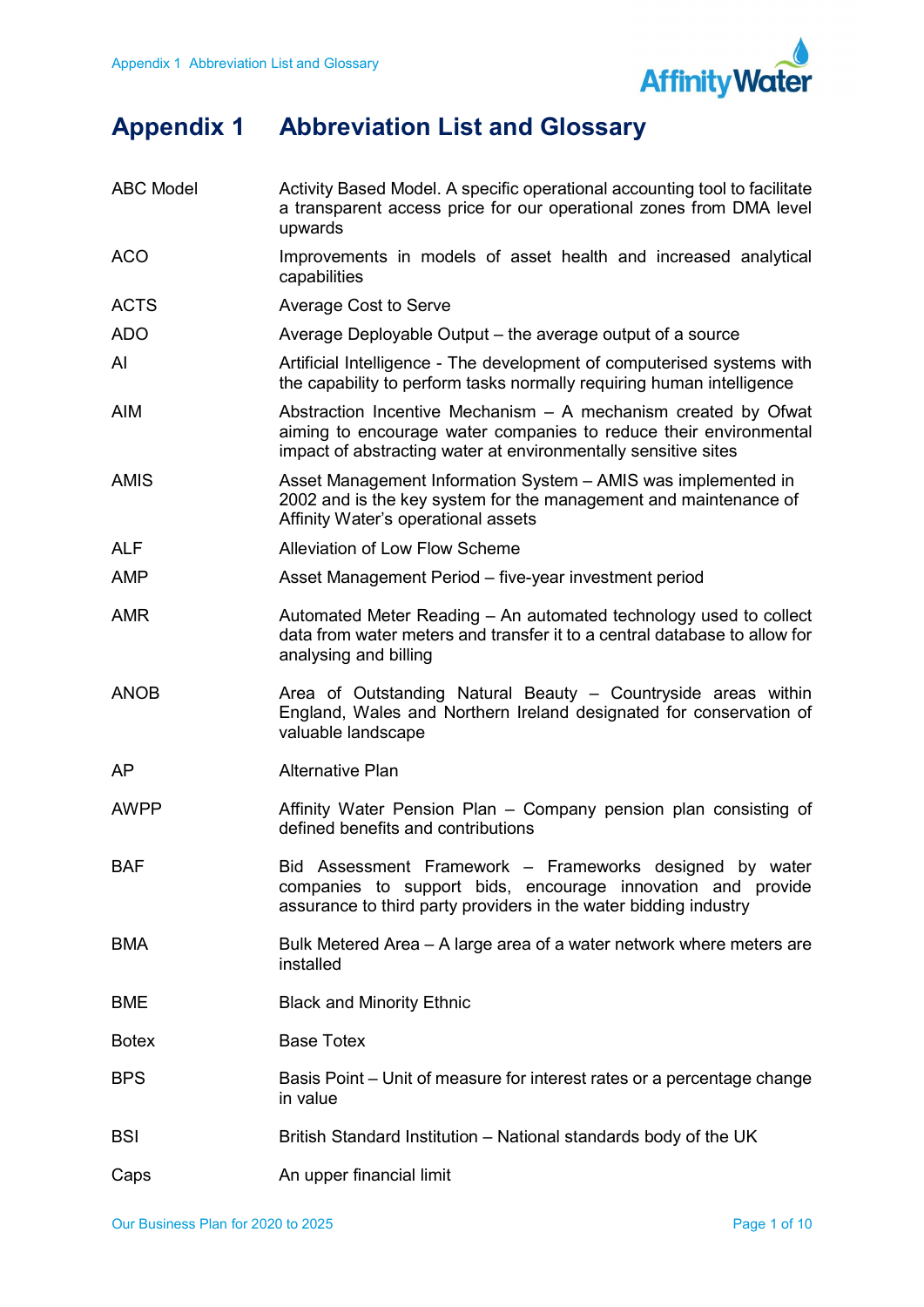

| Capex                 | <b>Capital Expenditure</b>                                                                                                                                                                                                                     |
|-----------------------|------------------------------------------------------------------------------------------------------------------------------------------------------------------------------------------------------------------------------------------------|
| CCG                   | Customer Challenge Group - Independent local groups of customer<br>representatives and other stakeholders                                                                                                                                      |
| <b>CCW</b>            | Consumer Council for Water - Non-departmental public body<br>representing water and sewage customers in England and Wales                                                                                                                      |
| <b>CIS</b>            | <b>Capital Incentive Scheme</b>                                                                                                                                                                                                                |
| C-MeX                 | <b>Customer Measure of Experience</b>                                                                                                                                                                                                          |
| Collars               | A lower financial limit                                                                                                                                                                                                                        |
| <b>COPI</b>           | Construction Prices Index - A measure of changes in price level with<br>respect to the construction industry                                                                                                                                   |
| <b>CPI</b>            | Consumer Price Index - A measure of the changes in price level of<br>consumer goods and services purchased by households                                                                                                                       |
| <b>CPIH</b>           | A new measure of consumer price inflation including a measure of<br>owner occupiers' housing costs                                                                                                                                             |
| C-sat                 | Customer Satisfaction – A measure of customer satisfaction within an<br>organisations service                                                                                                                                                  |
| <b>CRI</b>            | Compliance Risk Index $-$ A measure used to illustrate the risks<br>associated with treated water complains failures.                                                                                                                          |
| Deadbands             | A range of performances where financial outcome delivery incentives<br>do not apply                                                                                                                                                            |
| Defra                 | Department for Environment, Food and Rural Affairs - UK Government<br>department responsible for safeguarding our natural environment                                                                                                          |
| DI                    | Distribution Input – the amount of water entering the distribution system<br>at the point of production                                                                                                                                        |
| DO                    | Deployable Output – the output of a commissioned source or group of<br>sources assessed under drought conditions                                                                                                                               |
| <b>DOMS</b>           | Distribution Operation Maintenance Strategy - A strategy used by water<br>companies to safeguard the quality of customers water supply                                                                                                         |
| Drought Order         | An authorisation granted by the Secretary of State under drought<br>conditions which imposes restrictions upon the use of water and/or<br>allows for abstraction/impoundment outside the schedule of existing<br>licences on a temporary basis |
| <b>Drought Permit</b> | An authorisation granted by the Environment Agency under drought<br>conditions which allows for abstraction/impoundment outside the<br>schedule of existing licences on a temporary basis                                                      |
| <b>DMA</b>            | District Metered Area – a discrete area of a water network where the<br>distribution system can be isolated by valves and water both entering<br>and leaving can be metered                                                                    |
| D-MeX                 | Developer Measure of Experience                                                                                                                                                                                                                |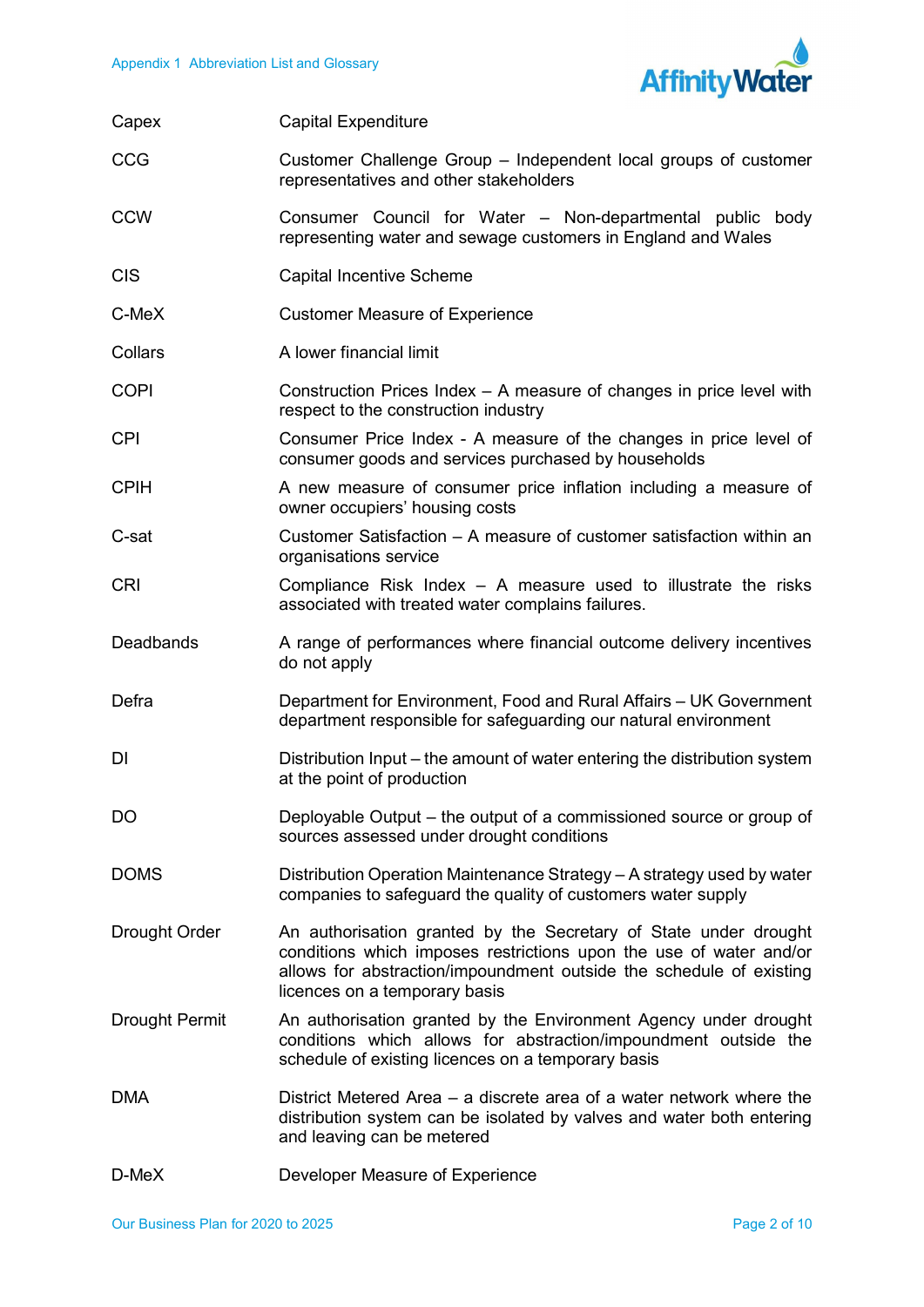

| <b>DMG</b>   | <b>Drought Management Group</b>                                                                                                                                                                        |
|--------------|--------------------------------------------------------------------------------------------------------------------------------------------------------------------------------------------------------|
| <b>DMP</b>   | Drought Management Plan – Operational plan which sets out how the<br>company will deal with a drought situation                                                                                        |
| <b>DPC</b>   | <b>Direct Procurement Customers</b>                                                                                                                                                                    |
| <b>DrWPA</b> | <b>Drinking Water Protection Area</b>                                                                                                                                                                  |
| <b>DTZ</b>   | Drought Trigger Zone - a trigger line for groundwater levels at specific<br>points which indicate stages at which different drought actions need to<br>be carried out                                  |
| <b>DWI</b>   | Drinking Water Inspectorate – one of our regulators that sets the<br>standards for the quality of the water we produce                                                                                 |
| <b>DYAA</b>  | Dry Year Annual Average - The average period of low rainfall across a<br>year                                                                                                                          |
| <b>DYCP</b>  | Dry Year Critical Period - The period during which water resource<br>supply demand balances are at its lowest                                                                                          |
| EA           | Environment Agency – A UK non-departmental public body responsible<br>for environmental protection and enhancement                                                                                     |
| <b>EBSD</b>  | Economics of Balancing Supply and Demand – a model used by water<br>resource planners to produce a supply and demand balance for water<br>resources                                                    |
| <b>EMT</b>   | <b>Executive Management Team</b>                                                                                                                                                                       |
| ERI          | <b>Event Reporting Index</b>                                                                                                                                                                           |
| <b>ERT</b>   | Emergency Response Team - A group of people who prepare for and<br>respond to emergency situations or interruptions within business<br>operations                                                      |
| <b>FFO</b>   | Funds from Operation – Figures uses by real estate investment trusts<br>to define the cash flow from their operations                                                                                  |
| <b>FRS</b>   | Financial Reporting Standard- Standards issued to provide common<br>global language for business affairs so that company accounts are<br>understandable and comparable across international boundaries |
| <b>FTEs</b>  | Full Time Equivalent – The ration of the total number of paid hours<br>during a period by one employee                                                                                                 |
| <b>GAC</b>   | Granular Activated Carbon - A filter media used in one of the water<br>treatment processes                                                                                                             |
| <b>GARD</b>  | Group Against Reservoir Development                                                                                                                                                                    |
| <b>GDHI</b>  | Gross Disposable Household Income                                                                                                                                                                      |
| <b>GIS</b>   | Geographic Information System - The programme used to gather,                                                                                                                                          |

manage and analyse our asset data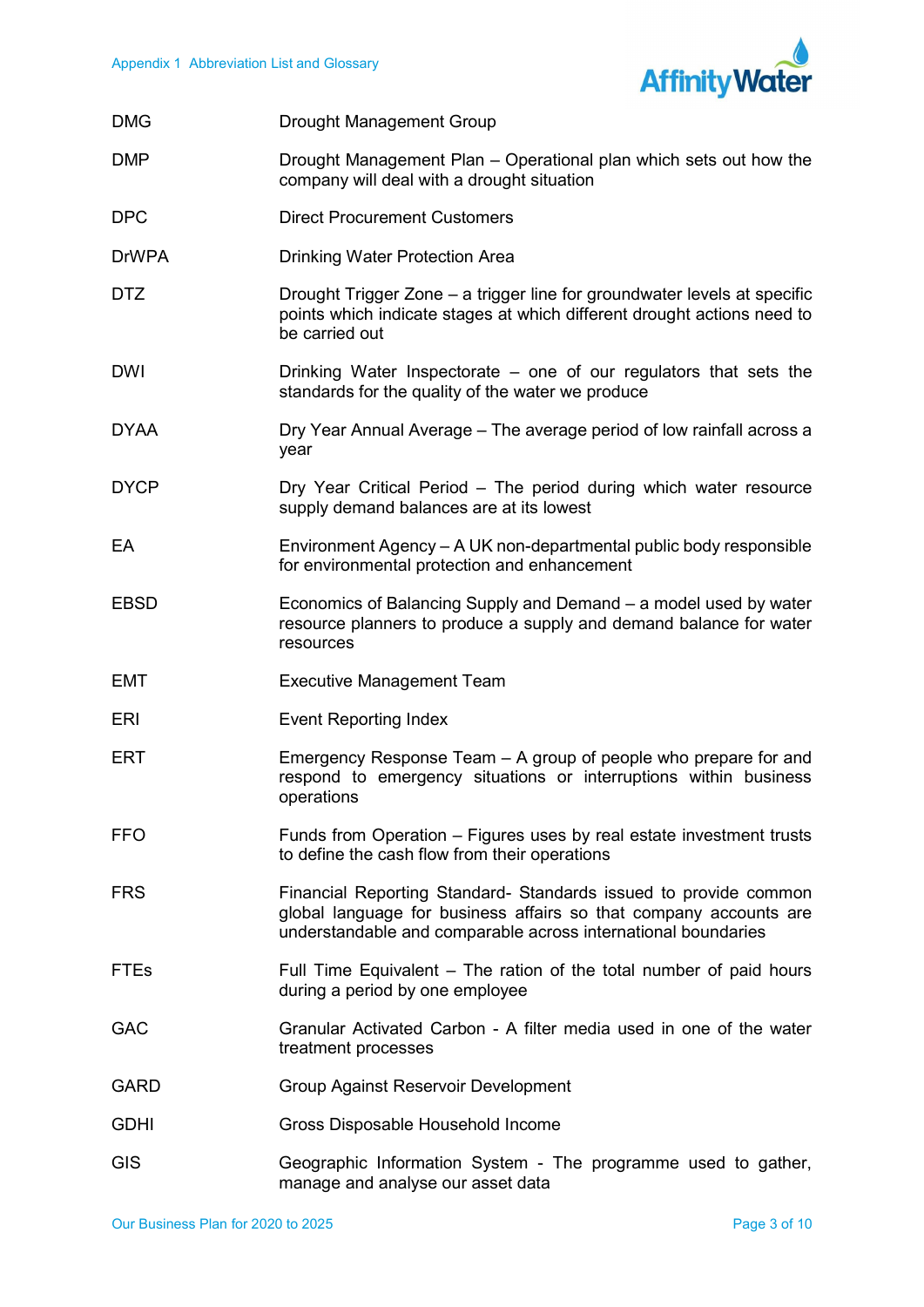

 GLA Greater London Authority – The regional government of Greater Gamification The process of taking something that already exists – a website, an enterprise application, an online community – and integrating game mechanics into it to motivate participation, engagement, and loyalty London

 Guaranteed Standards of Service – Agreed standards of service levels that must be met by distribution companies.

- HDZ **Hydraulic Demand Zone zone characterised** by having discrete supply and storage arrangements with strategic inter zone transfers
- HMWB **Heavily Modified Water Body Alteration of the natural conditions of**  water bodies by irrigation, drinking water supply, power generation or navigation
- HMWT **Herts and Middlesex Wildlife Trust**
- HRA **Habitats Regulations Assessment** Identifies any aspects of the emerging Local Plan with the potential to cause significant effect on Special Areas of Conservation, Special Protection Areas and any mitigation strategies
- HS2 High Speed 2 Planned high speed railway linking London to Birmingham, Manchester and Leeds
- HWEC **Home Water Efficiency Check Customer assistance offered by water** companies to ensure homes are water efficient
- IBM International Business Machines Companies An American multinational technology company
- IFRS **International Financial Reporting Standards** Issues standards to provide a common global language for business affairs so that company accounts are understandable and comparable across international boundaries
- INNS **ING INVASIVE Non-Native Species** Any non-native animal or plant with the ability to spread, causing damage to the environment and the way we live
- IRE Infrastructure Renewals Expenditure Expenditure over a year period used to maintain and replace infrastructure assets
- **ISP Inclusive Service Provider**
- IWS TWS Integrated Water Saving Programme designed to increase awareness of water use, aiming to reduce consumption and billing
- km Kilometre
- KPIs Key Performance Indicators Quantifiable measurements designed to evaluate the success of an organisation based on meeting performance objectives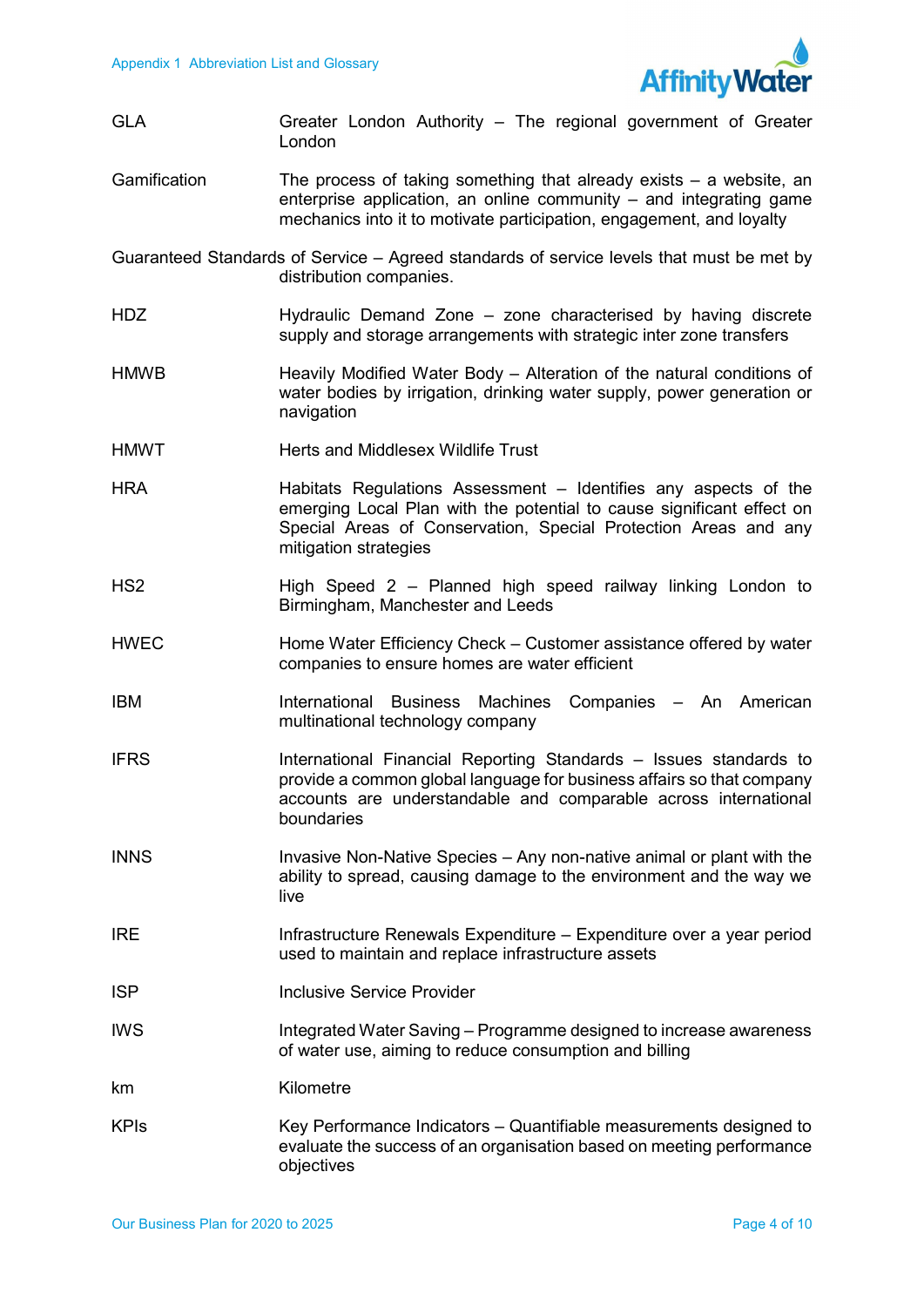

| I/h/d        | Litres per head (person) per day                                                                                                                                                                                                       |
|--------------|----------------------------------------------------------------------------------------------------------------------------------------------------------------------------------------------------------------------------------------|
| <b>LIFT</b>  | An Affinity Water social tariff                                                                                                                                                                                                        |
| I/p/d        | Litres per property per day                                                                                                                                                                                                            |
| <b>LRFs</b>  | Local Resilience Forums - A forum formed within a police area of the<br>United Kingdom by key emergency responders and supporting<br>agencies                                                                                          |
| <b>LTA</b>   | Long Term Average – average monthly rainfall or groundwater level<br>calculated over a 30-year period                                                                                                                                  |
| mAOD         | Metres Above Ordnance Datum – the height of a point in metres above<br>average sea level                                                                                                                                               |
| Maximo       | Field asset management system enabling our field based teams to be<br>better informed with access to real-time information and therefore keep<br>our customers better informed                                                         |
| <b>MISER</b> | A software tool produced by Tynemarch specialist software and<br>engineering consultants - MISER is a highly configurable and flexible<br>suite of decision-support tools for optimal water management, asset<br>and resource planning |
| MI/d         | Megalitres per day                                                                                                                                                                                                                     |
| <b>MTP</b>   | Market Transformation Programme - Supports UK Government<br>Policies on sustainable products                                                                                                                                           |
| <b>MUR</b>   | <b>Meter Under Registration</b>                                                                                                                                                                                                        |
| <b>MZC</b>   | Mean Zonal Compliance – A key measure used by DWI to determine<br>compliance within regulatory drinking water standards in England and<br>Wales                                                                                        |
| <b>NEP</b>   | National Environment Programme - a programme of investigations and<br>actions for environmental improvement schemes to ensure that water<br>companies meet their statutory environmental obligations                                   |
| <b>NERC</b>  | National Environment Research Council – British Research Council that<br>research, training<br>and knowledge<br>transfer<br>activities<br>the<br>in.<br>environmental sciences                                                         |
| <b>NIC</b>   | National Infrastructure Commission - Provides the government with<br>impartial, expert advice on major long-term infrastructure challenges                                                                                             |
| <b>NPS</b>   | Net Promotor Score – A management tool used to gauge the loyalty of<br>a firms customers relationships                                                                                                                                 |
| <b>NYAA</b>  | Normal Year Annual Average -                                                                                                                                                                                                           |
| <b>OBH</b>   | Observation Borehole - A borehole drilled to monitor groundwater<br>levels                                                                                                                                                             |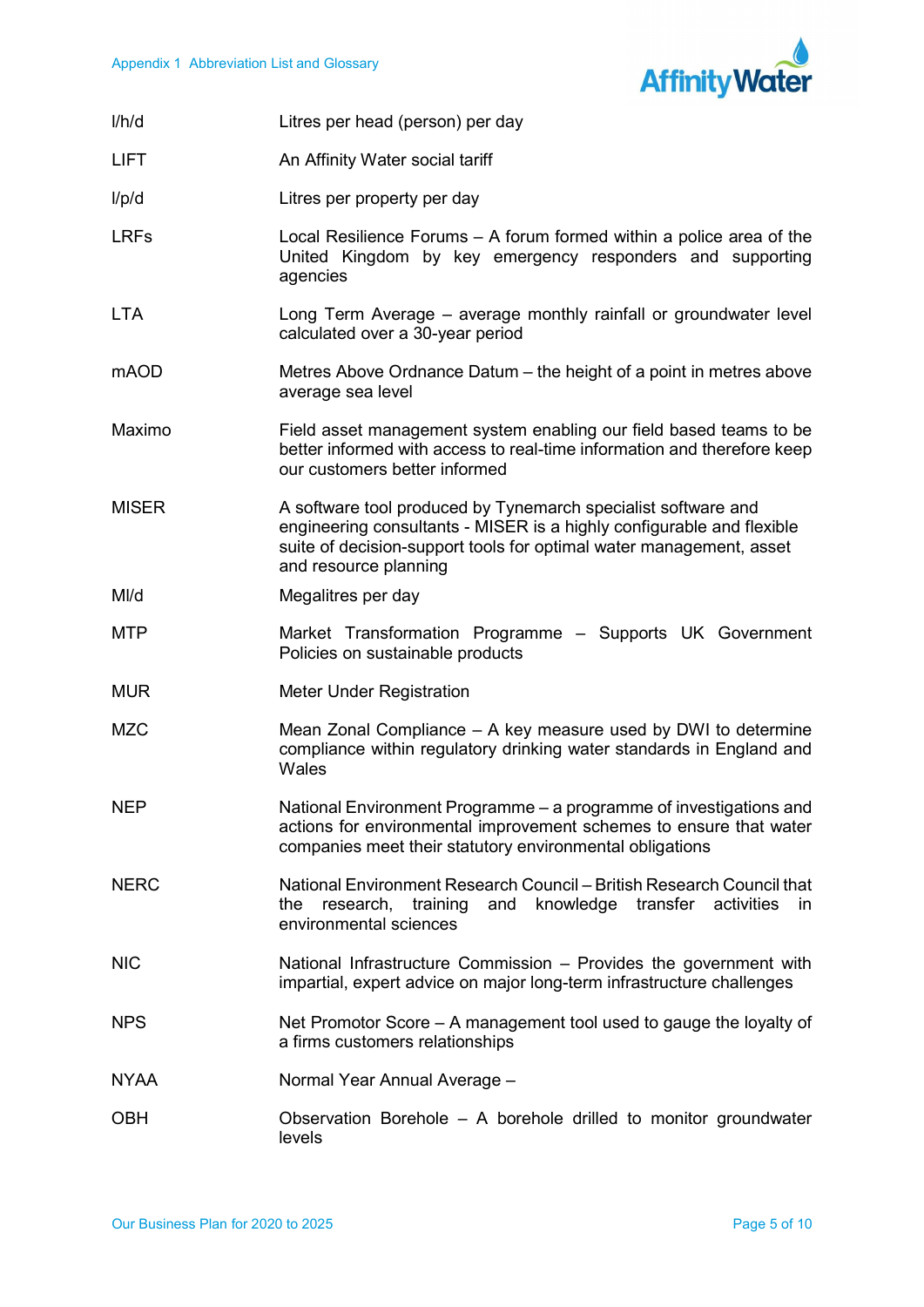

| <b>ODI</b> | Outcome Delivery Incentives – Rewards or penalties issues to water |
|------------|--------------------------------------------------------------------|
|            | companies based on whether they have delivered, exceeded or failed |
|            | in the service levels that customers expect                        |

- Ofwat The economic regulator of the water sector in England and Wales
- Opex Operational Expenditure
- ONS Office of National Statistics UK's largest independent producer of official statistics and the recognised national statistical institutes of the UK
- Outcomes Our four outcomes specific to customer requirements and feedback
- PAH **POlyaromatic Hydrocarbons**
- PAYG Pay As You Go A system of paying for a service before it is used
- PC Performance Commitment Our 19 commitments necessary to achieve our four Outcomes
- PCC Per Capita Consumption Average water use per person
- PIONEER **PIONEER** is the portfolio optimisation engine developed by CSC **Tynemarch**
- PES **PES** Payment for Ecosystem Services Incentives offered to farmers and landowners in exchange for managing their land to provide an ecological service
- PDO Peak Deployable Output the maximum output of a commissioned source, as constrained by (if applicable):
	- Environment
	- Licence, if applicable
	- Pumping plant and/or aquifer properties
	- Raw water mains and/or aquifers
	- Transfer and/or output main
	- Treatment capabilities
	- Water Quality
- PH<sub>C</sub> Per Household Consumption – Average water use per household
- POD Probability of Default Describes the likelihood of a default over a given period of time
- PP Preferred Plan
- **PR** Periodic Review - Evaluation of a programme or plan every five years
- PRV Pressure Relief Valve A type of safety valve used to control the pressure within a system in the event of pressure build-up
- PSR **PRIOR** Priority Services Register A free service provided by suppliers to customers in need, including those;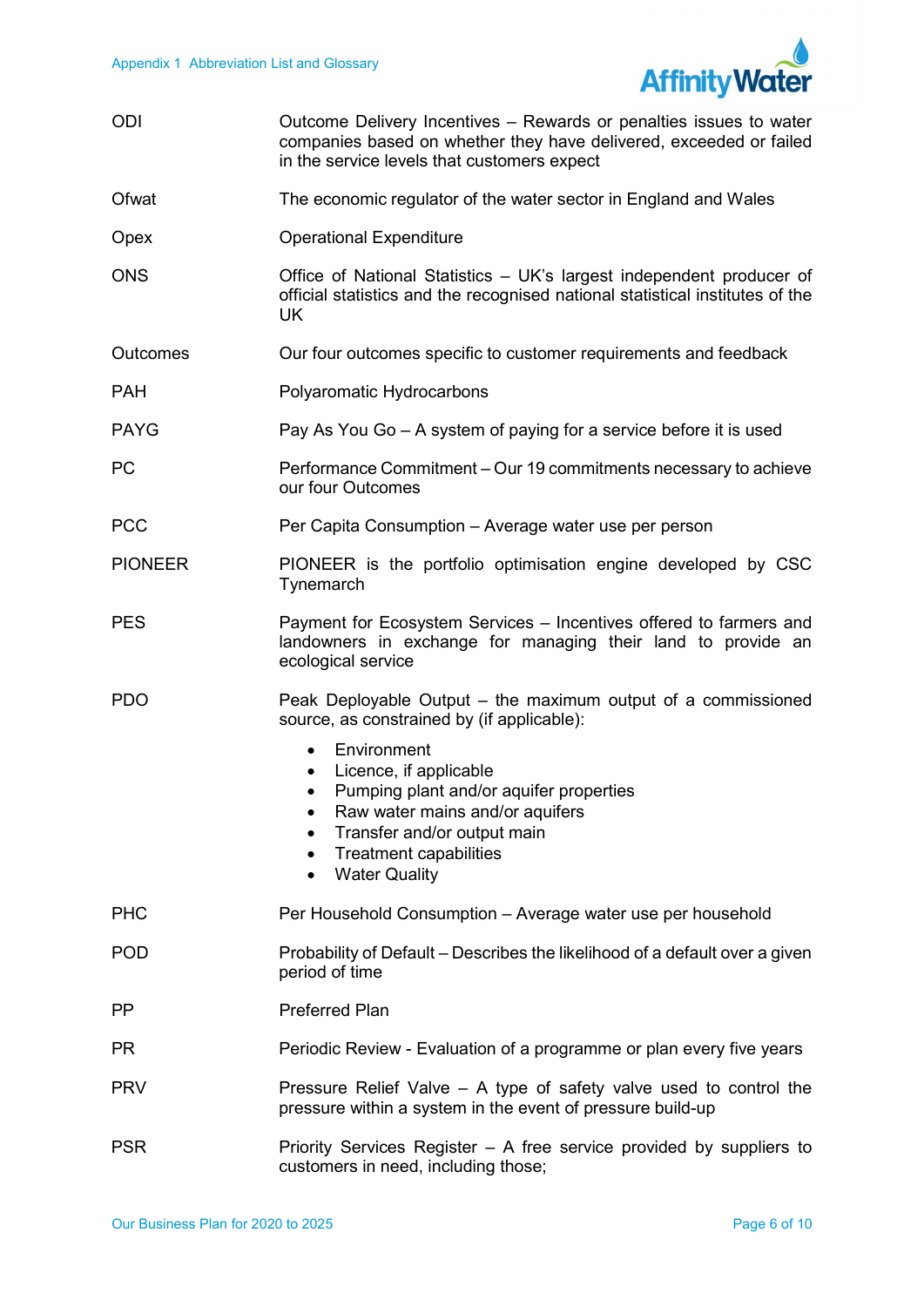

|             | Of a pensionable age<br>Who are disabled or chronically sick<br>Who have a long term medical condition<br>Who have hearing or visual impairment<br>Who are in a vulnerable situation                                                                                 |
|-------------|----------------------------------------------------------------------------------------------------------------------------------------------------------------------------------------------------------------------------------------------------------------------|
| <b>RBMP</b> | River Basin Management Plans - Management tool within integrated<br>water resources management containing descriptions of water<br>resources within drainage basin and water allocation plans                                                                        |
| <b>RCF</b>  | Retain Cash Flow - A measure of the net change in cash and cash<br>equivalent assets at the end of a financial period                                                                                                                                                |
| <b>RCV</b>  | Regulatory Capital Value - The RCV has been developed for<br>regulatory purposes and is primarily used in setting price limits. The<br>value of the capital base of each company for the purposes of setting<br>price limits is the RCV.                             |
| <b>RGF</b>  | Rapid Gravity Filter – A type of filter used in water purification                                                                                                                                                                                                   |
| <b>ROCE</b> | Return on Capital Employed – A measure for comparing the relative<br>profitability of companies considering capital expenditure                                                                                                                                      |
| <b>RoRE</b> | Return on Regulated Equity - Financial return achieved by<br>shareholders in a licensee during a price control period measured using<br>income and cost definitions contained in price control regimes and<br>expressed as a percentage of share within the business |
| <b>RPA</b>  | Robotic Process Automation - A merging form of business process<br>automation technology based on software robotics/artificial intelligence<br>workers                                                                                                               |
| <b>RPI</b>  | Retail Price Index – A measure of the change in cost of a representative<br>sample of retail goods and services                                                                                                                                                      |
| <b>RSA</b>  | Restoring Sustainable Abstraction - A designated programme that<br>works with licence holders to reduce the amount of water taken from<br>the environment whilst also preventing and reducing damage to the<br>environment                                           |
| <b>RSI</b>  | Registered Social Landlords - Social Landlords formerly registered with<br>the Housing Corporation in England or the Welsh Government in Wales                                                                                                                       |
| RV          | Rateable Value – Used by local councils to calculate a property's<br>business rates                                                                                                                                                                                  |
| <b>SAC</b>  | Special Area of Conservation - defined in the European Union's<br>Habitats Directive, to protect habitats and species considered to be of<br>European interest                                                                                                       |
| <b>SDS</b>  | Strategic Direction Statement - Include;                                                                                                                                                                                                                             |
|             | Companies plan for delivering long term clean, safe drinking<br>water.<br>The impost these housen the menogement and stougraphin of                                                                                                                                  |

 assets The impact these have on the management and stewardship of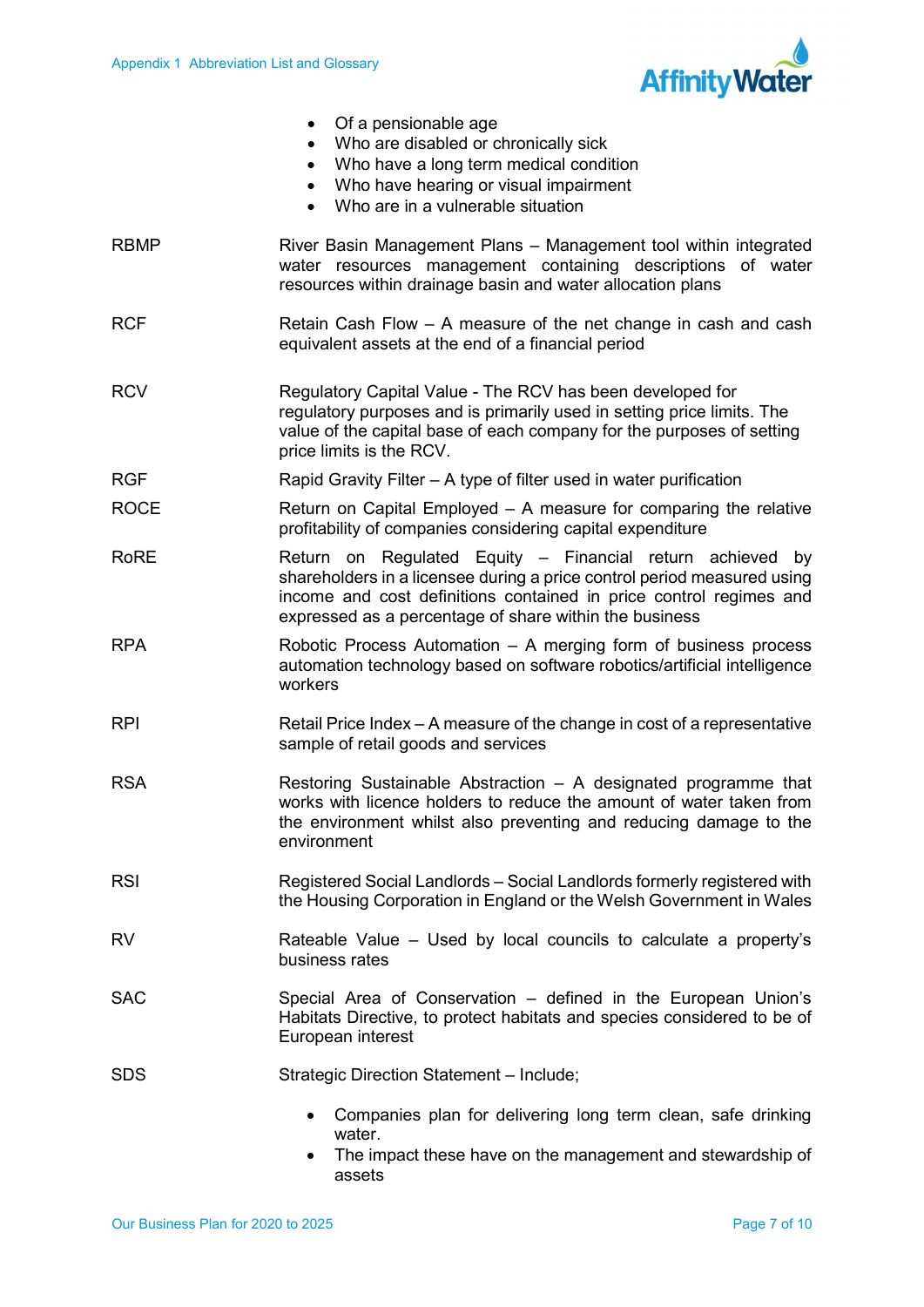

|                      | Their approaches to climate change and sustainability<br><b>Consumer priorities</b><br>$\bullet$<br>Objectives of a company's long-term charging strategies and<br>$\bullet$<br>how they plan to achieve this<br>Any major risks and how companies will manage these<br>How each company expects to finance its strategy<br>$\bullet$                                               |
|----------------------|-------------------------------------------------------------------------------------------------------------------------------------------------------------------------------------------------------------------------------------------------------------------------------------------------------------------------------------------------------------------------------------|
| <b>SEMD</b>          | Security and Emergency Measures Direction - Enforceable under<br>Section 18 of the Water Industry Act 1991. This Direction requires<br>undertakers to comply with measures for the provision of emergency<br>supplies of water and to provide mutual assistance to other undertakers                                                                                                |
| <b>SIM</b>           | Service Incentive Mechanism. An Ofwat incentive specific to English<br>and Welsh water companies that encourages better customer<br>satisfaction                                                                                                                                                                                                                                    |
| <b>Social Tariff</b> | A Discounted Tariff to make bills more affordable for customers on a<br>low income, experiencing financial difficulties.                                                                                                                                                                                                                                                            |
| <b>SOP</b>           | <b>Stretching Operational Performance</b>                                                                                                                                                                                                                                                                                                                                           |
| <b>SMF</b>           | Service Measure Framework – Considers our direct costs and benefits<br>but also wider social and environmental impacts and is used to create<br>interventions to mitigate the impact of resilience risks SoR Statement<br>of Response                                                                                                                                               |
| <b>SPA</b>           | Special Protection Area – a designation under the European Union<br>Directive on the Conservation of Wild Birds                                                                                                                                                                                                                                                                     |
| <b>SPL</b>           | Supply Pipe Leakage                                                                                                                                                                                                                                                                                                                                                                 |
| <b>SR</b>            | Sustainability Reductions – Reducing the amount of water we take from<br>the environment                                                                                                                                                                                                                                                                                            |
| <b>SSSI</b>          | Site of Special Scientific Interest – a conservation designation denoting<br>a protected area in the United Kingdom                                                                                                                                                                                                                                                                 |
| <b>STEM</b>          | Science, Technology, Engineering and Mathematics                                                                                                                                                                                                                                                                                                                                    |
| Step boards          | A series/sequence of open questions put to Community members. We<br>use the questions to probe deeper. These contrast with more 'tick-<br>box'/closed questions used with quick polls and via surveys. They<br>gave us the chance to hear more the "voice of the customer" and in<br>that sense, is more like qualitative market research. Examples<br>included drought and leakage |
| <b>SWR</b>           | <b>Stretching Water Resources</b>                                                                                                                                                                                                                                                                                                                                                   |
| <b>THR</b>           | Target Headroom – The minimum buffer that a company should allow<br>between supply and demand to cater for uncertainties in the overall<br>supply and demand balance, in order to meet its agreed level of service                                                                                                                                                                  |
| <b>Totex</b>         | Total Expenditure – Sum of Capex and Opex                                                                                                                                                                                                                                                                                                                                           |
| <b>TPC</b>           | Trading and Procurement Code – Sets out principles and assessment<br>criteria that companies will follow when assessing proposed water<br>trades when dealing with other companies/third party companies                                                                                                                                                                            |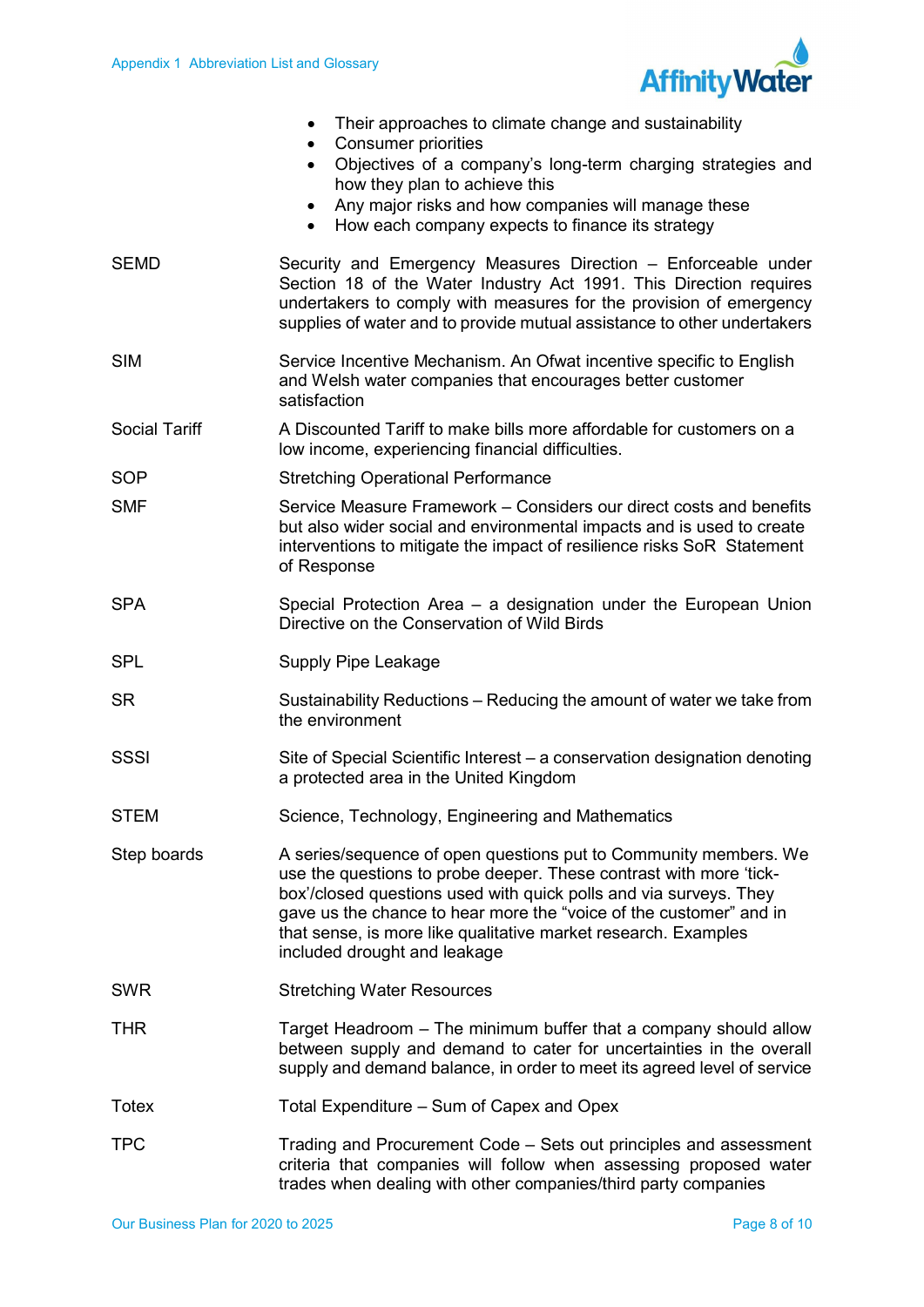

| <b>TRACE</b> | Trackdown Reliability Availability Cause and Effect                                                                                                                                                                                  |
|--------------|--------------------------------------------------------------------------------------------------------------------------------------------------------------------------------------------------------------------------------------|
| <b>TUB</b>   | Temporary Use Ban - demand management action which temporarily<br>restricts non-essential use of water by customers during a drought<br>(formerly a 'hosepipe ban')                                                                  |
| <b>TWUL</b>  | <b>Thames Water Utilities Limited</b>                                                                                                                                                                                                |
| <b>UKWIR</b> | UK Water Industry Research - A water industry trade body<br>coordinating and carrying out research into water industry areas of<br>activity.                                                                                         |
| <b>UTRD</b>  | <b>Upper Thames Regional Development</b>                                                                                                                                                                                             |
| <b>WACC</b>  | Weighted Average Cost of Capital – The average rate at which a<br>company is expected to pay its security holders to finance its assets                                                                                              |
| UV           | <b>Ultra Violet</b>                                                                                                                                                                                                                  |
| <b>WAFU</b>  | Water Available for Use                                                                                                                                                                                                              |
| <b>WBS</b>   | Whole Business Securitisation - Cashflow derived solely from the<br>business rather than from its assets                                                                                                                             |
| <b>WET</b>   | <b>Water Efficiency Target</b>                                                                                                                                                                                                       |
| Weibull      | In probability theory and statistics the Weibull distribution is a<br>continuous probability distribution named after Waloddi Weibull. Used<br>in reliability engineering and failure analysis to predict failure<br>characteristics |
| <b>WFD</b>   | Water Framework Directive - a European Union directive which<br>commits EU member states to achieve good status of all water bodies<br>by 2027                                                                                       |
| <b>WINEP</b> | Water Industry National Environment Programme - Programme issues<br>to water companies by the EA that sets out what regulators expect<br>companies to include in their AMP7 investment plans to meet<br>environmental obligations    |
| <b>WISER</b> | Water Industry Strategic Environmental Requirements                                                                                                                                                                                  |
| <b>WRAS</b>  | <b>Water Regulations Advisory Scheme</b>                                                                                                                                                                                             |
| <b>WRMP</b>  | Water Resource Management Plan – a plan which water companies<br>use to manage their future water resources                                                                                                                          |
| <b>WRE</b>   | Water Resources East - Working partnership to safeguard the<br>sustainable supply of water in the East of England, preserving the<br>area's communities, environment and economy                                                     |
| <b>WRSE</b>  | Water Resources South East - Working partnership to safeguard the<br>sustainable supply of water in the South East of England, preserving<br>the area's communities, environment and economy                                         |
| <b>WRZ</b>   | Water Resource Zone – the largest possible zone in which all<br>resources, including external transfers, can be shared and, hence, the                                                                                               |